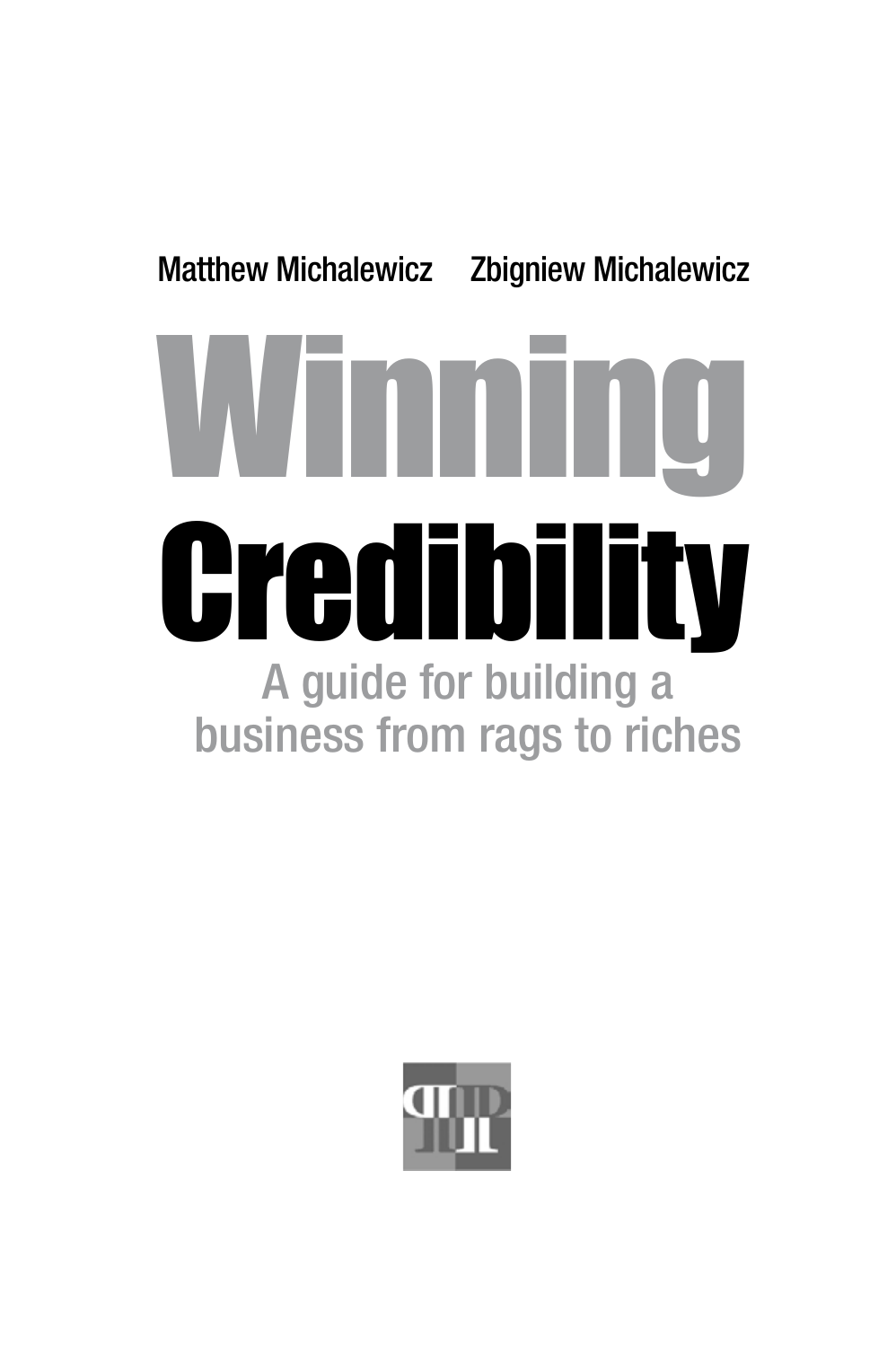Published by Hybrid Publishers

Melbourne Victoria Australia

© Matthew Michalewicz & Zbigniew Michalewicz 2006

This publication is copyright. Apart from any use as permitted under the Copyright Act 1968, no part may be reproduced by any process without prior written permission from the publisher. Requests and inquiries concerning reproduction should be addressed to the Publisher, Hybrid Publishers, PO Box 52, Ormond, Victoria 3204.

> www.hybridpublishers.com.au First published 2006

National Library of Australia Cataloguing-in-Publication data: Michalewicz, Matthew.

Winning credibility : a guide for building a business from rags to riches.

Includes index.

ISBN 1 876462 41 8 (pbk.).

ISBN 1 876462 42 6 (hbk).

 1. Business enterprises. 2. Business planning. 3. New business enterprises. 4. Success in business. I. Michalewicz, Zbigniew. II. Title.

658.04

Cover design: Ann Likhovetsky Printed by XXX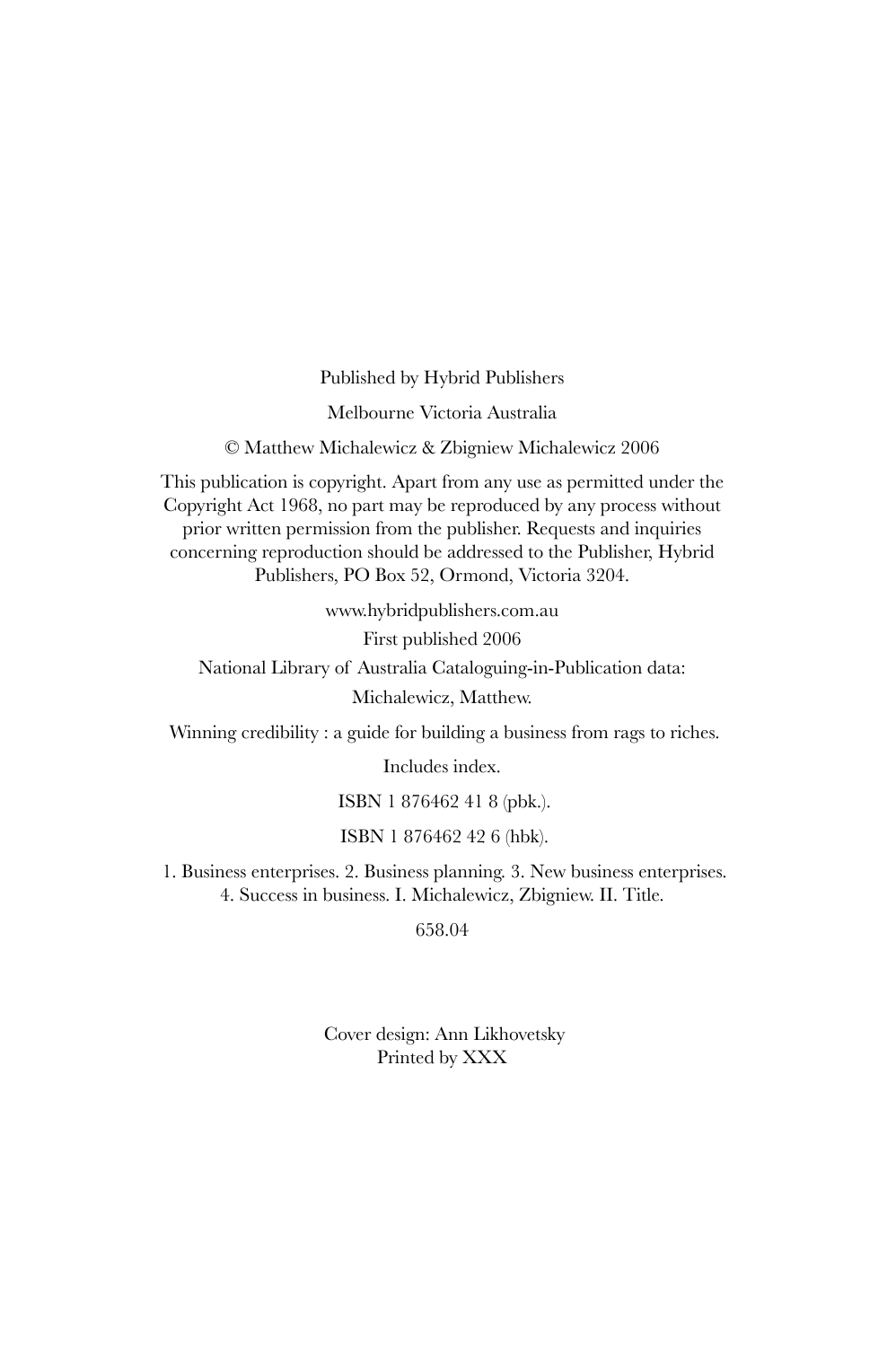# **Contents**

|    | Preface: What is this book about, anyway?                  | vii |
|----|------------------------------------------------------------|-----|
| 1. | Fundamentals: The bedrock of credibility                   | 1   |
| 2. | Ethics: Trust, loyalty, and honor                          | 12  |
| 3. | Vision and Focus: Seeing farther than others  clearly      | 24  |
| 4. | Domain Knowledge: Not who you know, but what you know      | 37  |
| 5. | Infrastructure: Can you handle it?                         | 50  |
| 6. | Partners and Suppliers: A network of strength              | 67  |
| 7. | References: Who can I call?                                | 84  |
| 8. | Media Outlets: Spinning fame and fortune                   | 100 |
| 9. | Management Teams: The magnificent seven                    | 123 |
|    | 10. Boards and Investors: Meet your new bosses             | 146 |
|    | 11. Analyst Coverage: Supreme supporters, ruthless critics | 163 |
|    | 12. Size and Age: Mass that is critical                    | 177 |
|    | 13. Financial Stability: The ultimate catch-22             | 197 |
|    | 14. Conclusions: Got it?                                   | 217 |
|    | Abbreviations and Terminology                              | 227 |
|    | Index                                                      | 228 |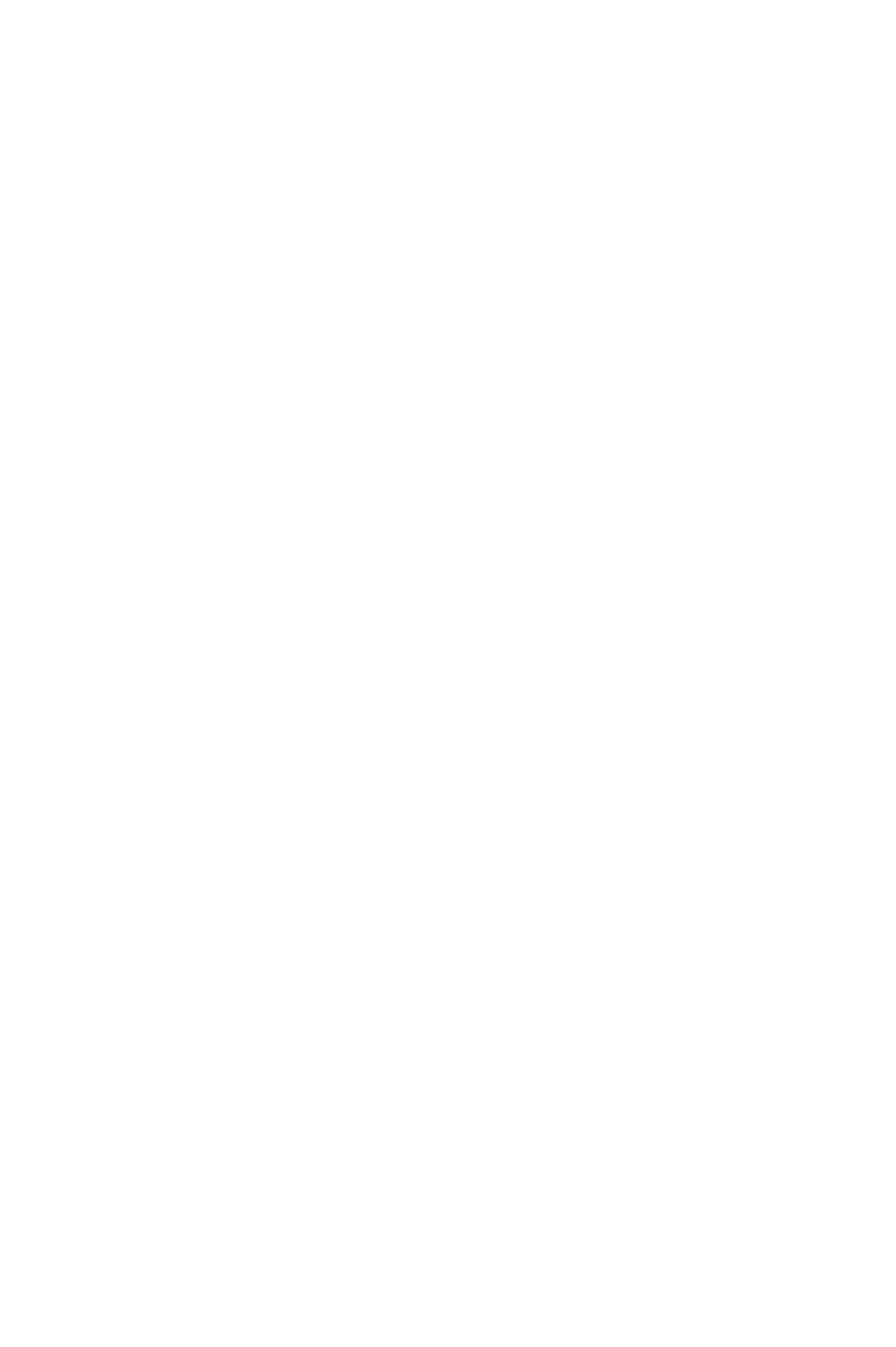# **Preface:** *What is this book about, anyway?*

As the saying goes, "Nothing happens until a sale is made." It seems that success in business, as in life, often boils down to whether somebody "bought it" or not. But throughout our many *entrepreneurial* adventures – and we have had more than a few, sometimes as company founders, and sometimes as board members or investors – the big clients were always hard to get. We repeatedly failed to win the really important deals, the ones that would have helped us grow the company in a significant way, because we lacked something or other.

What is more, these defeats were not without irony.

For example, because we lacked financial stability, we often lost deals that would have made us financially stable; or, because we did not have enough blue-chip references, we were unable to close the very deals that would have provided them. But whether it was a lack of financial stability, client references, domain knowledge, or something else, really did not matter; what mattered was that a catch-22 of some sort never failed to hamstring our most important opportunities.

After a while, we began describing these catch-22s as "credibility hurdles," because it became obvious that we lacked the necessary credibility to close the big deals. In a frustrated search for possible remedies, we turned to textbooks on sales force management, solution selling, employee motivation, and more. And although all of these topics were relevant and important, they overlooked the fundamental reason why we were suffering defeat and rejection in the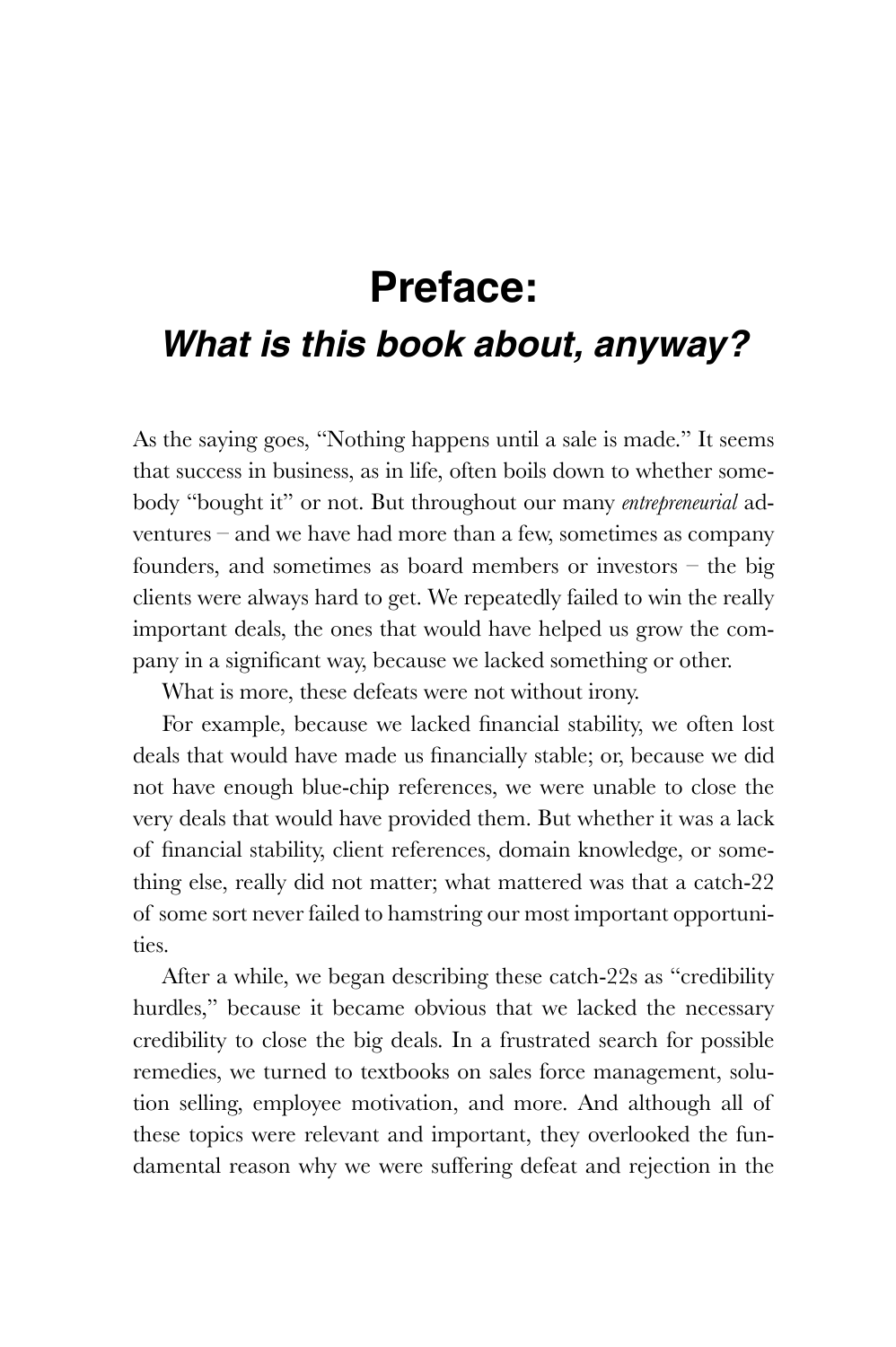sales department – why people were saying "no" rather than "yes." Whenever we lost a sale, whenever a prospective client rejected our spiel, it meant that we were not believable, *that we lacked credibility.* And unfortunately for us, the existing business textbooks could not help us with this elusive topic.

Being problem solvers at heart, we rose to the challenge of remedying our credibility shortfalls ourselves. What we needed was a better company image, one that would aid our sales efforts, rather than hinder them. Obviously, if a company already had a long history of growth and success, plenty of clients, and an abundance of media coverage, then the credibility was already there. The challenge, of course, lay in developing an image of credibility for a company that lacked these things – a company that was brand new, without clients, and which nobody had heard of before.

In the end, after much trial and error, we were able to overcome our credibility shortfalls and go on to close the largest of deals. But along the way, we realized that even though most people already appreciated how important credibility is  $-$  that to get ahead in business, they absolutely must have it – very few people actually knew *how* to get it. And because we had come up with so many novel and "out of the box" methods for developing business credibility, we felt obliged to write a book about all the techniques we used, the lessons we learned, and the many observations we made on this most fascinating subject.

The resulting book, *Winning Credibility: A guide for building a business from rags to riches,* is not a replacement for all the books on "how to succeed in business" or "how to be great at sales." Instead, it is an integral complement to both. Without raising or borrowing millions of dollars, this book explains the art and science of crafting a company image that others will hold in high esteem. A company image that will be associated with success and staying power – even if the company is brand new; with customer satisfaction and on time delivery – even if the first client remains unwon; and with praise, promise, and upside – even if the business plan is still wet.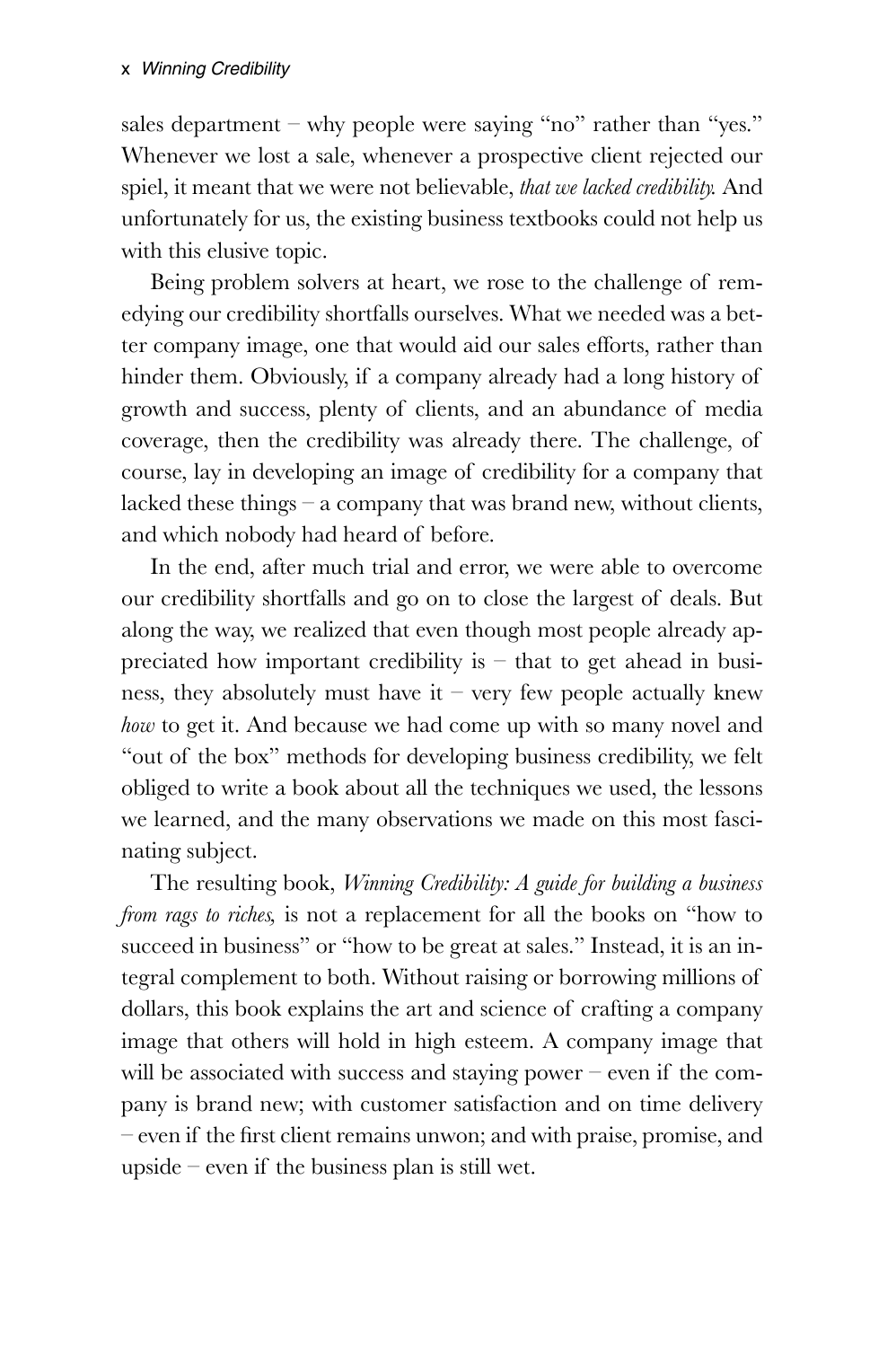Although the process of building a business from rags to riches is never easy, the tips and techniques in this book can smooth out some of the bumps in the road. To that end, the chapters in this book are arranged in a logical sequence, but not in terms of importance or significance (although we do believe that ethics is both the most important and the most significant topic, and so its placement is fitting). Instead, the layout is based on ease of attainment.

For instance, it is easier to develop business credibility by instituting a solid ethics policy (discussed in chapter 2), than by chiselling your vision into a focused and clear business plan (discussed in chapter 3), which in turn is easier than building a depository of domain expertise (discussed in chapter 4). Harder still are chapters 5 and 6, which explore how credibility can be established through infrastructure, suppliers, and partners. The all-important topic of client references is discussed in chapter 7, with an emphasis on how to win, use, and retain them. Chapter 8 explores the unparalleled credibility that the media can provide, while chapters 9 and 10 delve into the intricacies of management teams, board members, and investors. An overview of industry analysts comes in chapter 11, followed by the art of growth in chapter 12, and the science of financial stability in chapter 13. And lastly, chapter 14 provides some final thoughts on the subject of business credibility.

However, just because the chapters are arranged in a specific sequence, does not mean you have to apply them sequentially. For instance, you might secure media coverage and investors (discussed in chapters 8 and 10) ahead of customers (discussed in chapter 7). And there is nothing wrong with that. But whatever the sequence, it is important to leverage success in these areas to fill the gaps in other areas (e.g. using media coverage to win customers, or using customers to develop partnerships).

Lastly, to reinforce the various ideas and concepts covered, we have added a multipart case study to the end of each chapter. Each part of the case study tracks the fictional story of John Harding and Diane Brewer, and their new business, Pattern X Systems. By watching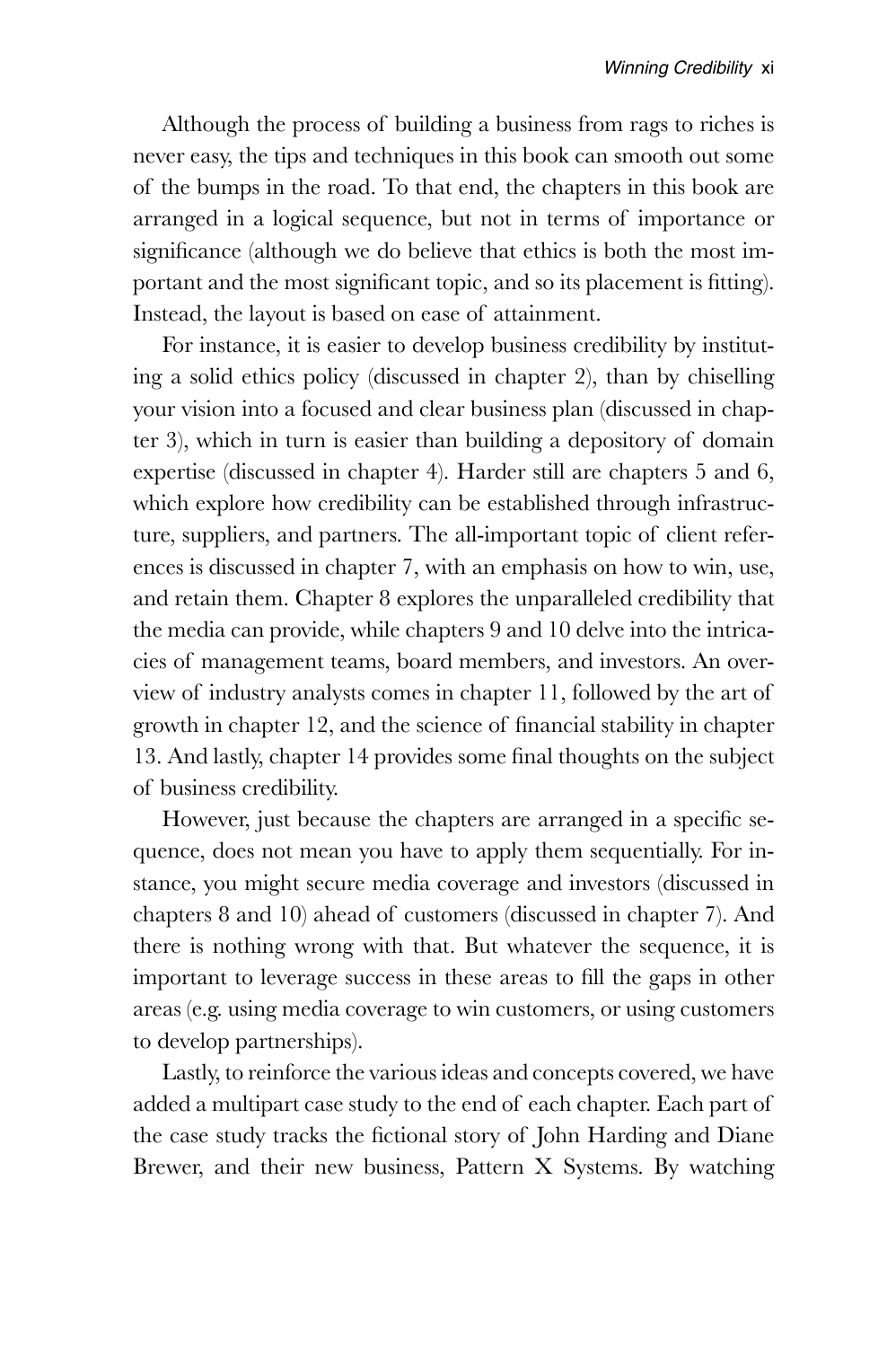John and Diane build their business from rags to riches by using the credibility-building principles outlined in each chapter, you will gain a better appreciation of their applicability.

So, what are you waiting for? It's time to get credible.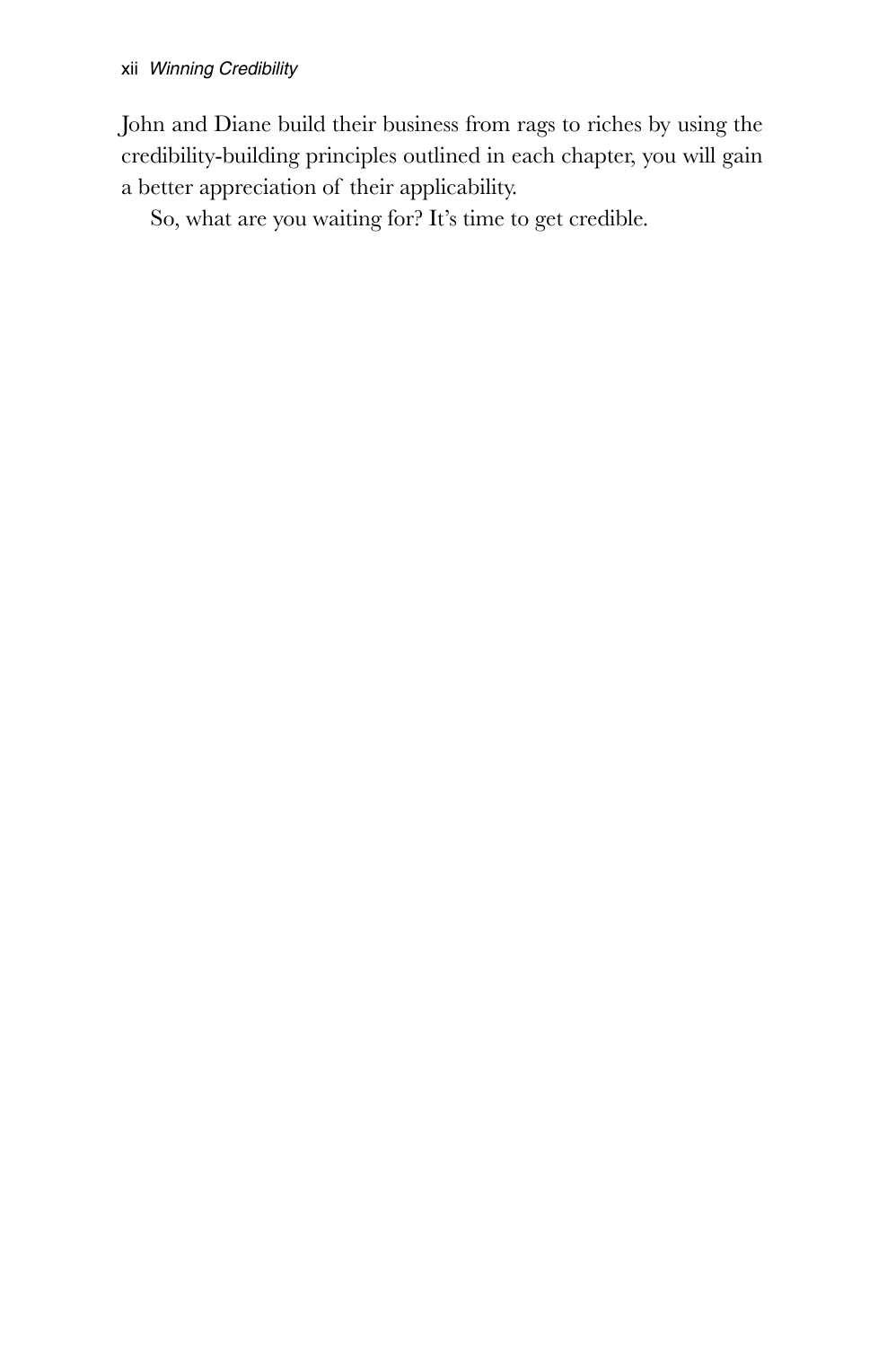## **1. Fundamentals:** *The bedrock of credibility*

*"No, I don't think so." "Not today." "I'd like to, but … no … I can't."* These are tough words to swallow, even for those of us blessed with iron stomachs. We tell ourselves it's a numbers game – that it's just business and nothing personal, but whom are we kidding? Rejection stinks. It makes us question ourselves, makes us wonder why some people hit the pay dirt while others just hit the dirt. And it does not take long for us to realize that in business – in the world of sales and salesmanship – everything boils down to *credibility.* It is the difference between success and failure, between a signed contract and an empty bank account, *and what 95 percent of today's businesses are missing!*

If you really think about it, many unhappy endings in business are the result of a credibility deficit. For instance, when a bank rejects a loan application, it is not rejecting the application per se, but rather, the applicant's credibility. *The bank does not believe repayment will be made.* When a product offers a stellar return on investment (ROI) and nobody buys, the company is short on credibility. *Prospective clients do not believe the product will perform.* Venture capitalists and angels pass on investment opportunities for the same reason. *The projected returns are not believable.* And when management talks up the company's future but employees still rush for the exit, the same principle holds true. *The employees do not believe in the business.* Although other factors also play a role, such as flimsy credit reports, unrealistic business plans, weak salespeople, and meagre incentive programs, the usual culprit is a weak company image, bereft of any credibility or standing in the marketplace.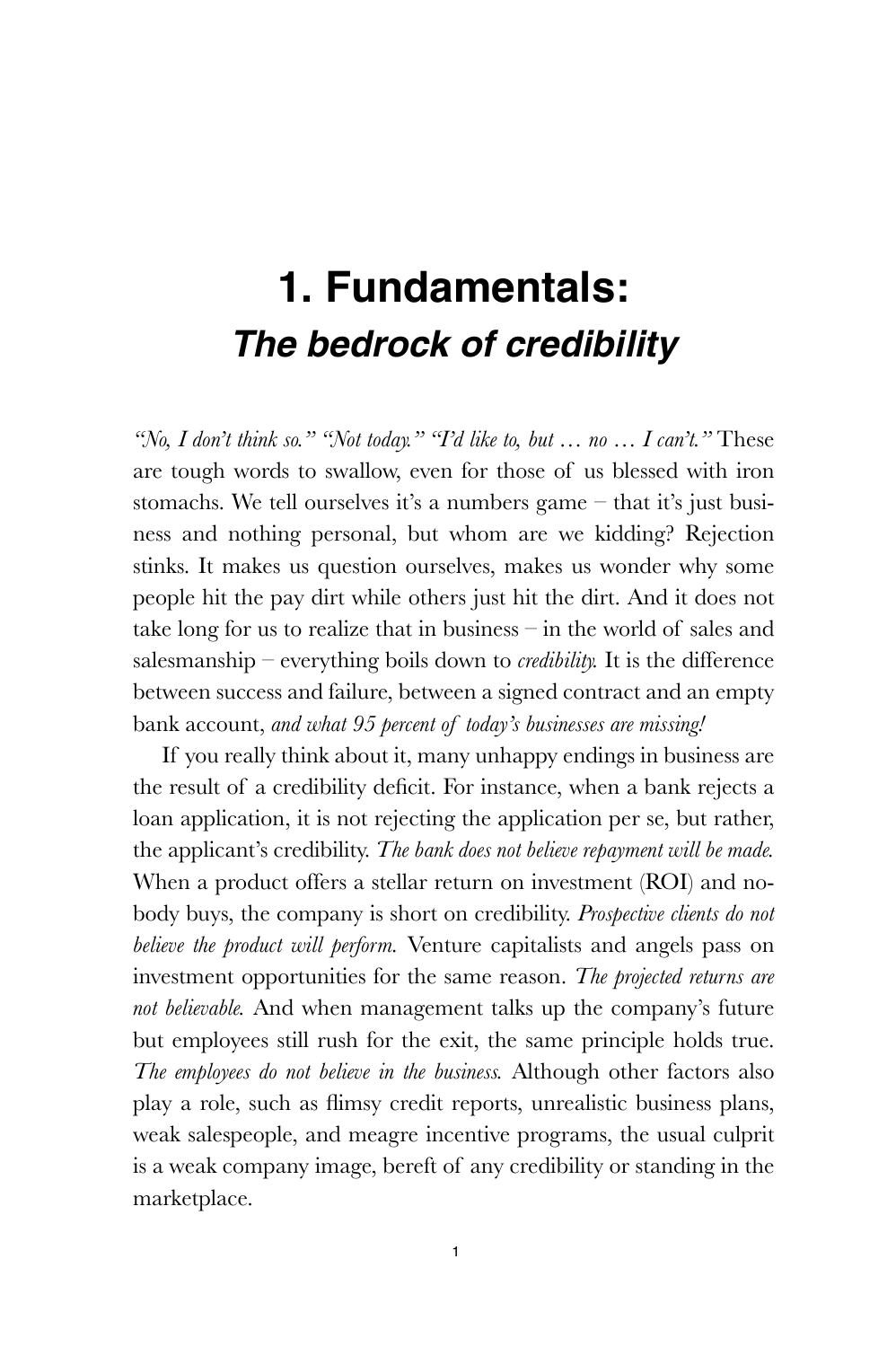#### *Winning Credibility*

But given its importance, what exactly is "credibility," and what makes a company "credible"? *Webster's Dictionary* defines the word as the quality or power of inspiring belief, and in business, there are many "qualities" that a company can possess to make it "credible." Good examples include a highly regarded management team, a strong set of partners, a well-known board of directors, lots of media and analyst coverage, and plenty of customers.

Of course, if you raise millions of dollars in venture capital, then you can buy credibility. With enough cash, you could hire the best management team money can buy, recruit equally good directors, and pay top dollar for a leading public relations firm. But what if you do not have millions of dollars in the bank? What if you are trying to build a business on a shoestring budget? What then? How should you go about developing the necessary credibility for your business?

Well, that is where this book comes in. In the following chapters, we will cover many low-cost methods for developing strength in areas such as domain knowledge, partners and suppliers, client references, media and analyst coverage, and much more. Each chapter explains how to develop these areas for maximum credibility.

But before jumping into the meat of this book and its lessons, let us pedal back to the beginning for a moment. As the old adage goes, the house is only as strong as its foundations. For this reason, the process of developing "winning" credibility begins with motive, validation, and commitment.

#### **Motive**

*Motive* is the reason people do what they do  $-$  the reason they start a business or work for one. For most, the motive is simple, straightforward: *money.* If we had millions of greenbacks in a suitcase, somewhere, we would probably be doing something else. And there is nothing wrong with money being the primary motive … *unless it is the only motive.* 

Let us explain.

There are two types of people that attend college: the type that does not care about the material but wants to make an "A," and the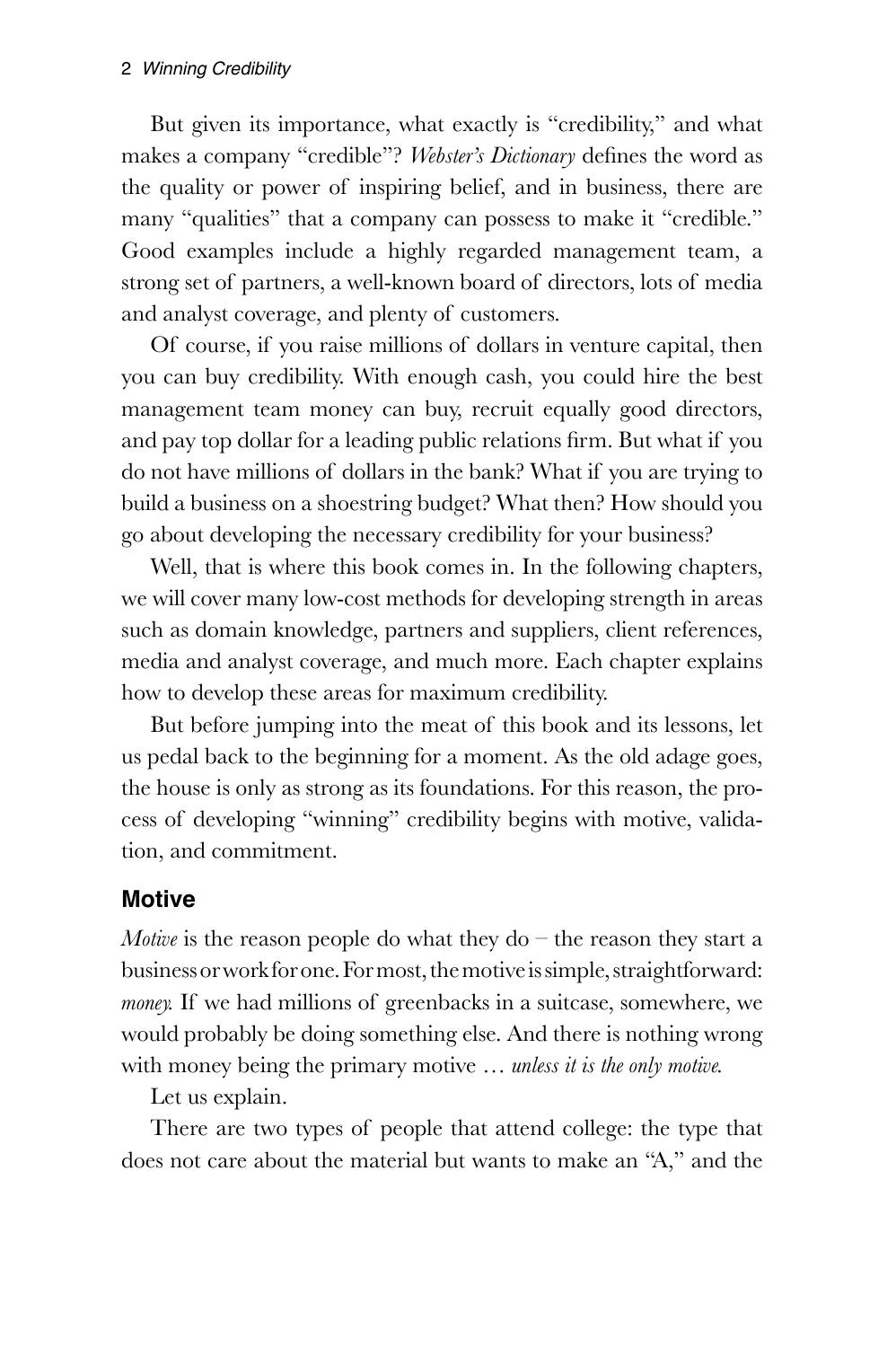type that does not care about the grade but wants to understand the material. Ironically, the person intent on learning the coursework is likely to make the "A," while the person focusing solely on the grade often falls short. Why? Because one of them has the right *motive,* the end result of which is a good grade. The other, being solely interested in the end result, usually botches the very coursework required to achieve it. Hence, one person gets both a good grade and a thorough understanding of the subject matter, while the other gets neither.

Now, this example is important, because it illustrates the underlying theme of how motive influences a company's chances of success. Starting a company purely for the end result (e.g. making a bundle of money by selling the business or taking it public) stacks the odds against the founders, investors, and employees from day one.

How so?

The Internet bubble of the late 1990s instantly comes to mind. Hordes of new companies emerged from the abyss of greed, with the single-minded purpose of making their owners as rich as possible as soon as possible. What the business would do, or how it would attract and retain profitable customers, was of secondary concern (and oftentimes, if one bothered reading some of the S1 filings that were lodged with the United States Securities and Exchange Commission in 1999, it was not a concern at all). Starting a company on such values is like building a house on a brittle foundation: eventually it will collapse. And when the cracks begin to show, such companies often decide that a comprehensive "restructuring" effort is in order. What they are really saying, in translation, is that they need to rebuild their business on a set of new operating principles (the old ones being "get rich quick").

We are not saying that you should not keep the prospect of making money in front of your eyes when starting a business. *You should!* But you stand the greatest chance of becoming a successful "rags to riches" story by not focusing on the "riches." A far more important thing to keep in the forefront of your mind is the journey ahead – the journey of building a solid and profitable company. This is like focusing on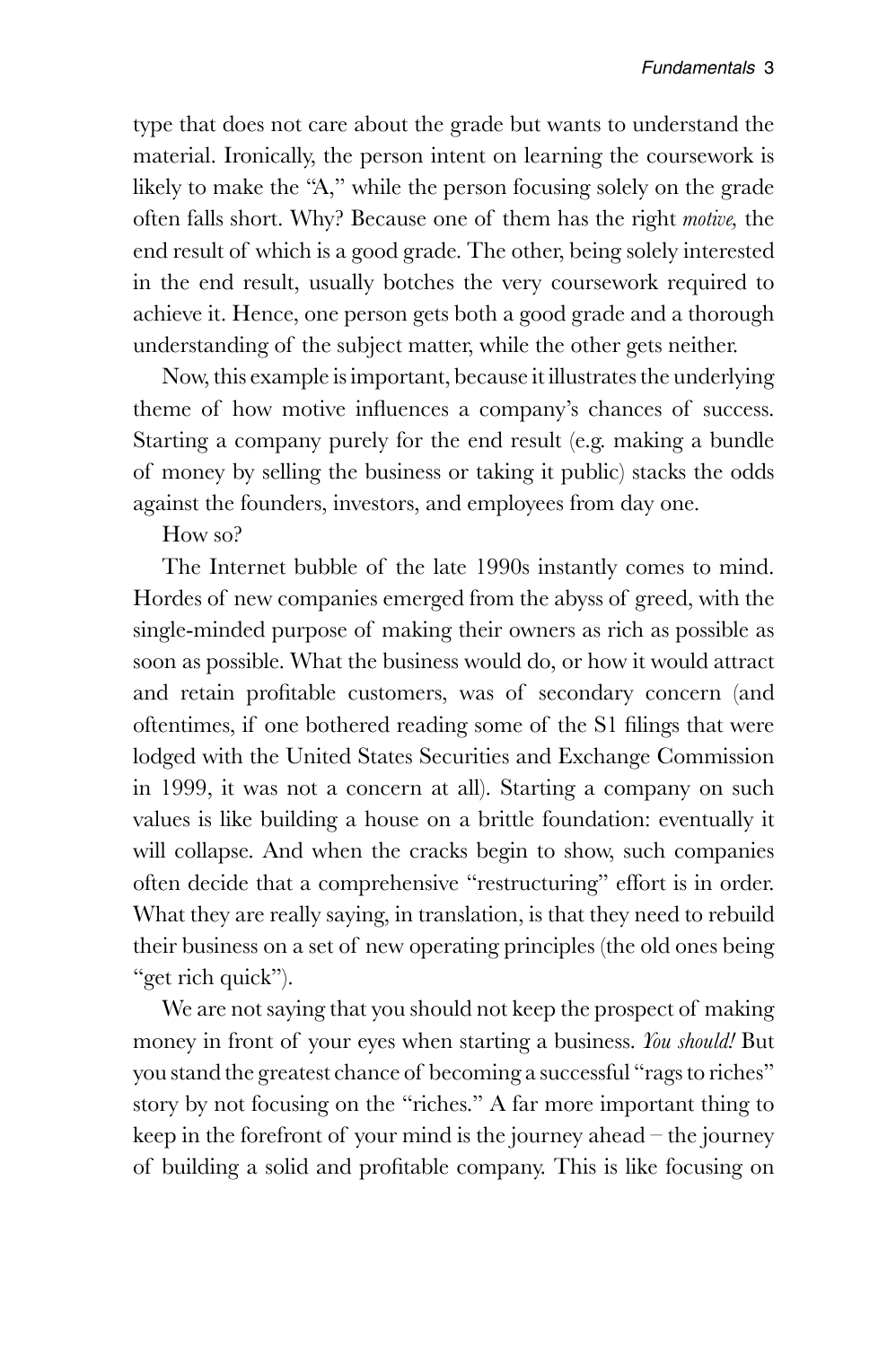the coursework in college, on the road that leads to where you want to go, rather than just the destination itself. Only then will the "A" be made and the megabucks earned. The role that motive plays is best underscored by an entrepreneur we once met, who told us: "Building a business is so hard! I wish I could hibernate until my business is successful." Because the road ahead did not matter to this particular entrepreneur, it is probable that her hibernation would have lasted for a *very* long time.

This principle holds true not only for founders, owners, and investors, but also for employees, managers, and executives. For instance, salespeople obsessed with making quota seldom do. Why? Because their hunger for success makes them lose sight of the most important aspect of business: *customers.* To achieve success, to earn the big bonuses and commissions, they have to stay focused on the customer's needs rather than their own. *They must have the right motive.*

## **Validation**

*Validation,* along with many of the other topics discussed in this book, has strong ties to motive. Looking back at the Internet bubble again, the overpowering motive of getting rich through an initial public offering (IPO) eclipsed the need to validate an idea or concept before launching a new company. In a hurry to make a quick buck, entrepreneurs neglected to conduct market research, exaggerated revenue and profit forecasts, and grossly underestimated the competition. These myopic actions were driven by greed, and investors learned a lesson or two when the air finally left the market.

To build credibility for a new business idea – regardless of whether it is a new business concept or an expansion of an already robust and successful product line – there is no better way than by validating the idea through market research. So many times a business plan is a dry husk, loaded with analyst references and all sorts of other prolific pieces of data. But that is not enough. How much more convincing could a business idea be if entrepreneurs interviewed prospective buyers, explained the venture they were considering, and asked for honest feedback? How much validation and credibility could they gain by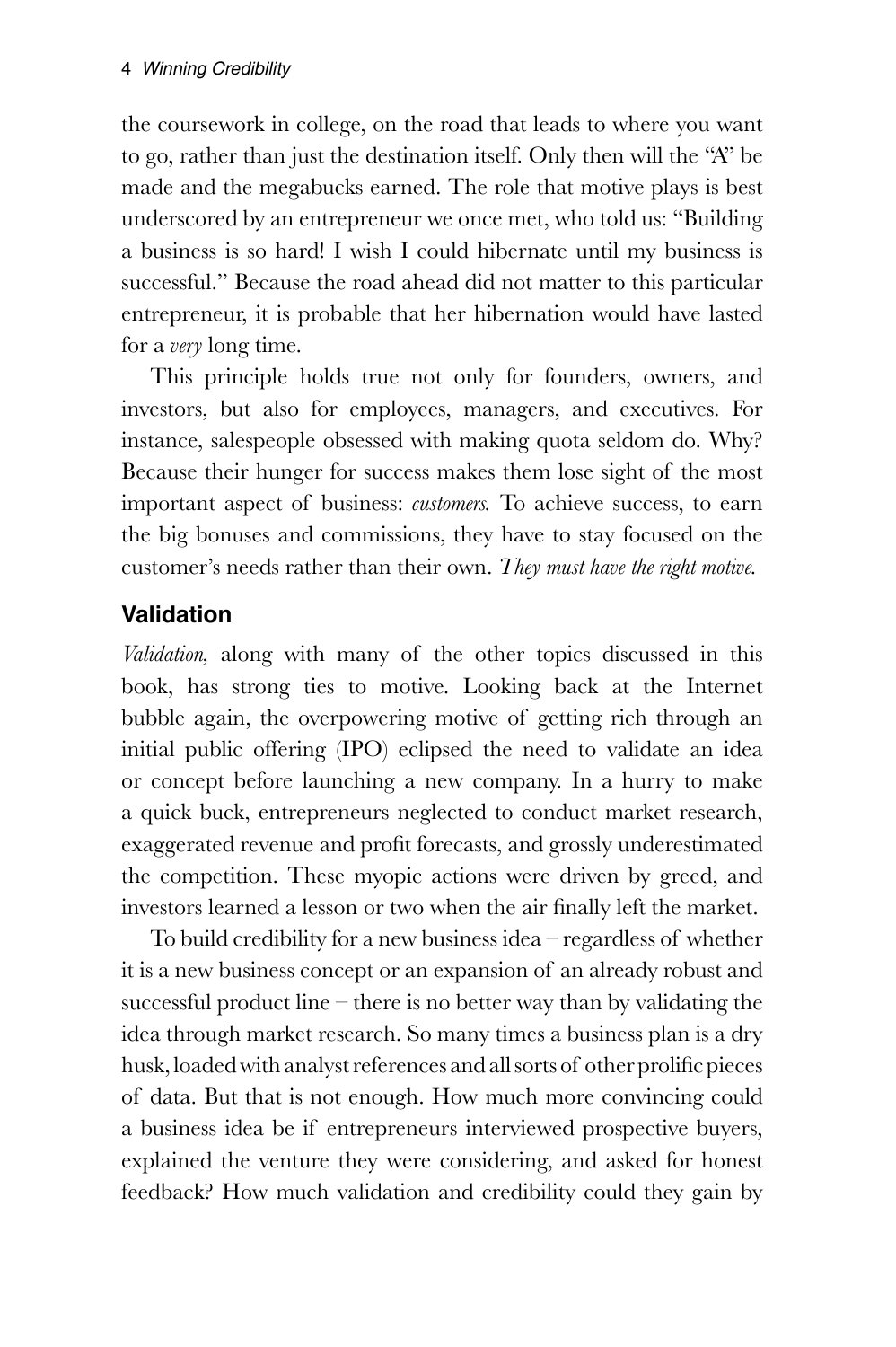documenting the responses? Not to mention the market insight and relationships that would naturally emerge from such interviews.

Unfortunately, many people who attempt to properly validate an idea often nullify the entire process by letting their personal bias get in the way. They are so enamored with the idea, so overcome by its charm, that they refuse to acknowledge any negative information. In their mind, the idea is a winner, a sure bet. All of us, at some point in our lives, have fallen victim to "happy ears" – to hearing only what we want to hear. But during the validation process, you must be objective; if anything, focus more on the negative information than the positive – look for reasons why an idea will *not* work.

 Even worse than letting personal bias ruin your market research, is not bothering to do any research at all; *the business then becomes a hitor-miss proposition.* When you rush to start a company and find sales lagging and success hard to come by, chances are the underlying research was inadequate. Fortunately, it is never too late to go back and fix the problem. Seeking fresh market data and validation, while the company is still above ground and kicking, can give you an opportunity to change direction before it is too late. What started out as a television repair shop may, after you have completed the necessary research, become a computer repair shop – *and vice versa.*

In fact, market research and validation is an ongoing, continuous process. Staying in touch with analysts, industry experts, professors, reporters, and other "live" sources will help keep the business moving in the right direction. What is more, no amount of media coverage, high-profile board members, or third-party endorsements can make up for an unsound business concept. If you do not validate your ideas, then it's only a matter of time before the chinks in your armor become gaping holes.

### **Commitment**

*Commitment* is closely related to motive. When building a foundation of credibility, one of the best ways to sabotage it from the start is by lacking commitment. A classic example in the technology sector are academics, who give rise to new breakthroughs and then try to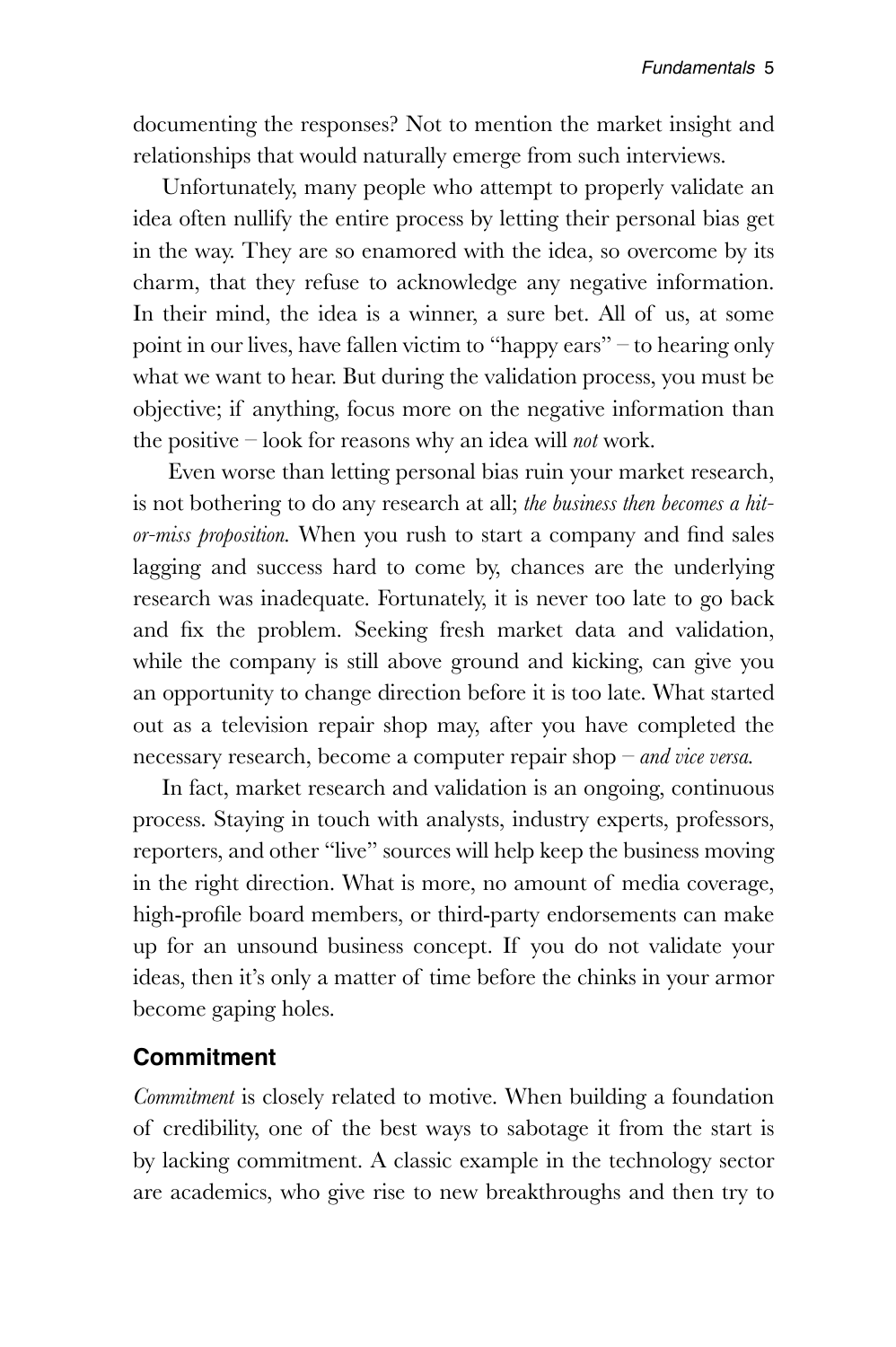commercialize their inventions without leaving their academic post. *The "part-time entrepreneur," if you will.* 

Being short on commitment can kill a company before it ever gets off the ground: the new Vice President of Sales who does not want to relocate, so he supervises the sales team remotely from a thousand miles away; the Chief Technology Officer who does not want to part with his teaching position at the university, so he only works on Mondays, Tuesdays, and Fridays; the founder who is too busy managing his other business interests to pay attention to the new venture; or the investor who only puts up half of what the business really needs. Clearly, commitment is the third component of the foundation. On their own, motive and validation cannot move a company forward. If the founders, investors, and employees do not take the company seriously, neither will anyone else. If they send a signal to the marketplace that the business is nothing more than a hobby, a toy with which they like to play, then the marketplace will respond accordingly.

Commitment also implies a certain "tolerance for risk." You are not truly committed to something unless you are willing to see it through to the end. *Come what may, you are not afraid of failing utterly and completely.* Oftentimes, would-be entrepreneurs believe they are up to the challenge of starting a business or tackling a difficult job. Psychologically, they are ready to go the distance without fear of failure –  $or$  so they think. But when they finally become entrepreneurs and discover that things are less than perfect, that risk and peril lie in ambush ahead, their commitment falters.

*Nobody ever said it was going to be easy.*

And that is what many people often forget: building a successful business is hard work. If it were easy to get from rags to riches, then everyone would do it. In the beginning everything sounds so simple, almost effortless: incorporating a business, renting an office, putting a sign out front, and cashing cheques. *Nothing could be easier.* Then the illusion wears off and the real work begins, and just as naturally, they give up. They are just not prepared for the commitment that is truly required. To be sure, the road to success is not a painless one, but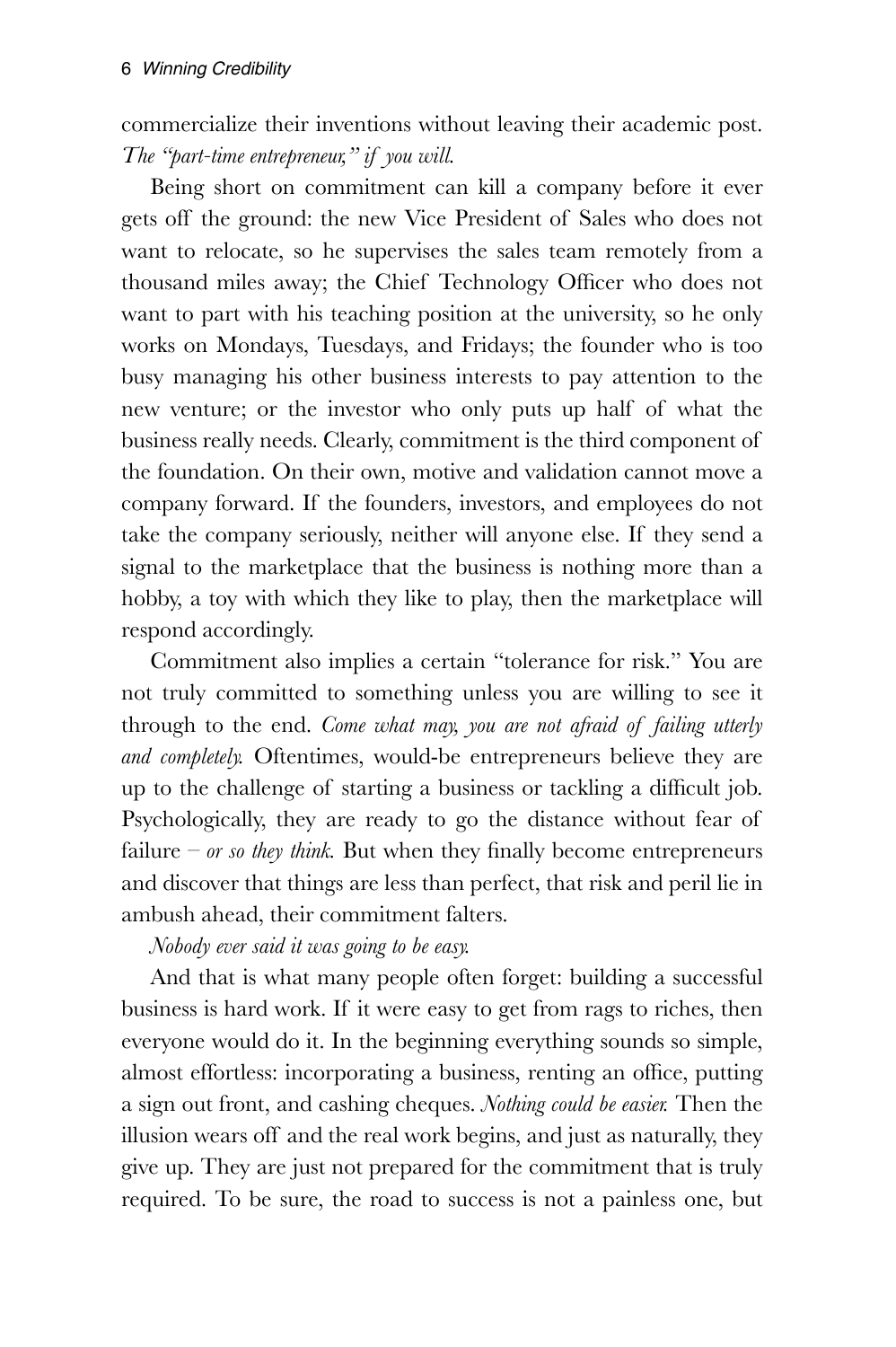those that follow it with commitment usually end up finding the pot of gold.

In summary, think about these three things for a moment: *motive, validation,* and *commitment;* think about how much credibility they can provide in and of themselves. Cement them into the bedrock of your business by doing things for the right reason, knowing your stuff, and committing 100 percent. *It is as simple as that.*

When you are serious about the business, about making it successful, it means you have the right motive and it will show. *You are not trying to make a quick buck here; you are building a real business.* If you are able to recite concrete statements from your research that support the company and its future, then you have done your homework and people will notice. *You know what you are talking about.* And if you are 100 percent "in," full tilt, then prospective customers, investors, and employees will know you are here to stay. *You are not going to bail out on them.* The process of building business credibility begins with these fundamentals.

## **Case study**

In a shimmering skyscraper that reached for the clouds, John Harding sat behind his desk and dreamed of running his own business. The idea had been gnawing at him for months now, slowly mustering strength and resolve until it became a clarion call he could not ignore. The inspiration first came to him during an outsourcing project. The company was outsourcing its Information Technology (IT) infrastructure, and John was asked to evaluate the gamut of possible suppliers.

John Harding did not enjoy supplier selection assignments. The sleazy salespeople always tried to curry favors with him, and there was more smoke and mirrors than actual substance. But this project was different. He quickly became fascinated with the subject of outsourced hosting, and could think of nothing else. It was a new industry to him, and one that seemed to brim with moneymaking potential. After all, how difficult could it be to rent an empty warehouse, make it bombproof, and then manage a few dozen servers there? The profit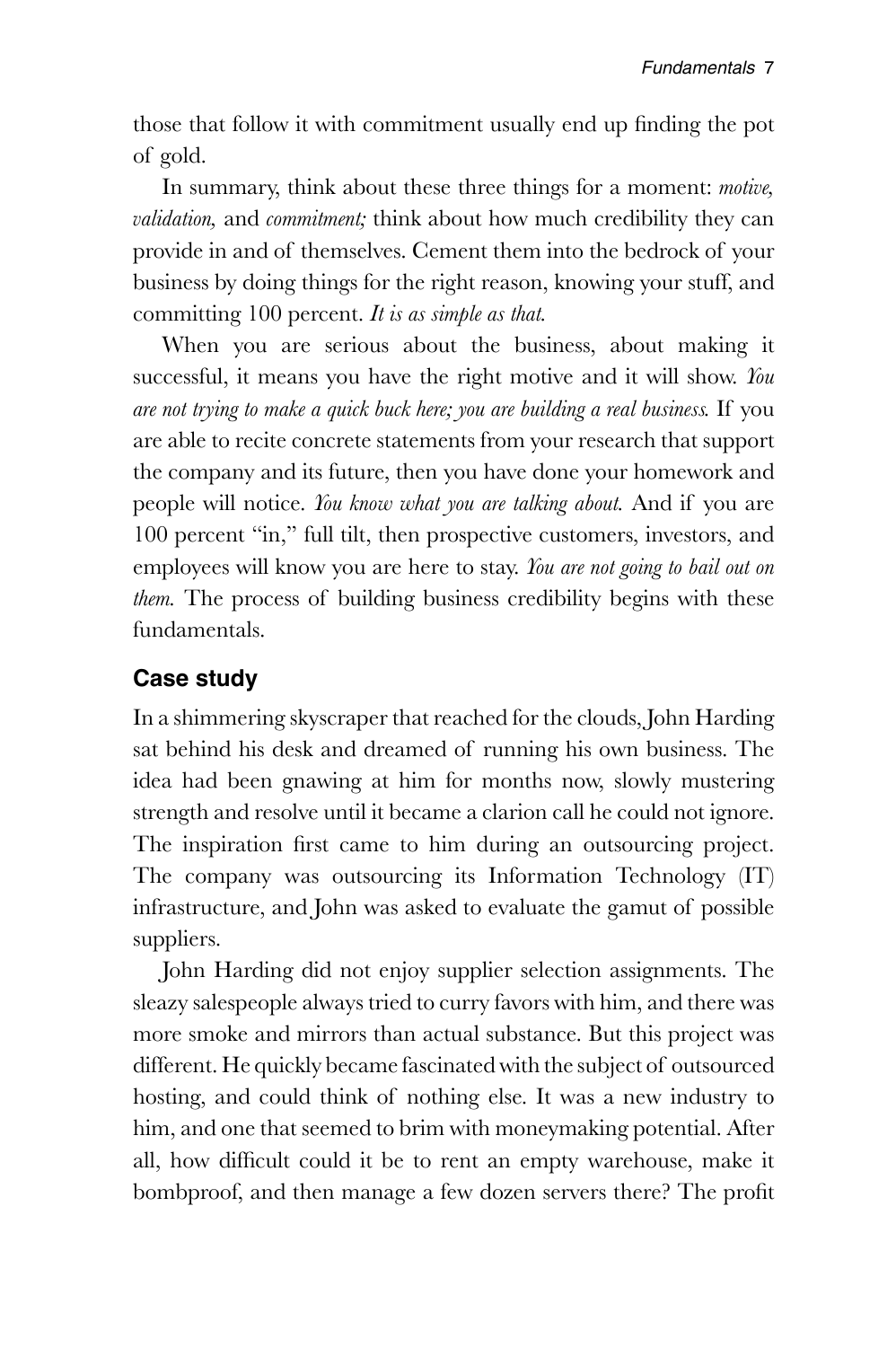margin would cast shadows over the highest buildings – *or so he thought.* 

It surprised John, however, that none of the suppliers operated a facility in the local market. Rather, they were all located in "tier one" cities, such as Atlanta, Los Angeles, and New York, and served smaller districts remotely.

That was when the light bulb went on.

After selecting a supplier and personally overseeing the transition, John believed he had learned enough about the outsourced hosting business to start his own. He would target second- and third-tier cities, which were almost void of competition. It would require some investment capital, but he had a few good relationships, a solid reputation, and thought the idea was sound. However, before passing any career-ending resolutions, he decided to carry out some research.

He called on friends and acquaintances who worked for major corporations, as well as a few university professors, and asked for their opinion. The response, however, was far from favorable. In fact, *no one was enthusiastic about his business idea.* Somewhat discouraged, John continued his research by calling on reporters, analysts, and even a couple of investment bankers. But those that understood the market best had an unwavering and unanimous opinion: *Do not start an outsourced hosting business – it is a bad idea.*

Although he felt disheartened, John accepted the advice was sound. Outsourced hosting had become a commodity, with price and reputation serving as the only differentiators. Furthermore, it was just a matter of time before the big players entered the smaller cities. They would be able to drive out the competition by slashing prices and using their colossal balance sheets to finance the loses. It was a classic textbook strategy.

But John's research revealed other issues as well. The recent stock market slide had put many Internet companies out of business, causing a sharp decline in the dollars spent on outsourced hosting. As a result, there was a capacity glut in the market and prices were falling. As for the old economy businesses, which were still churning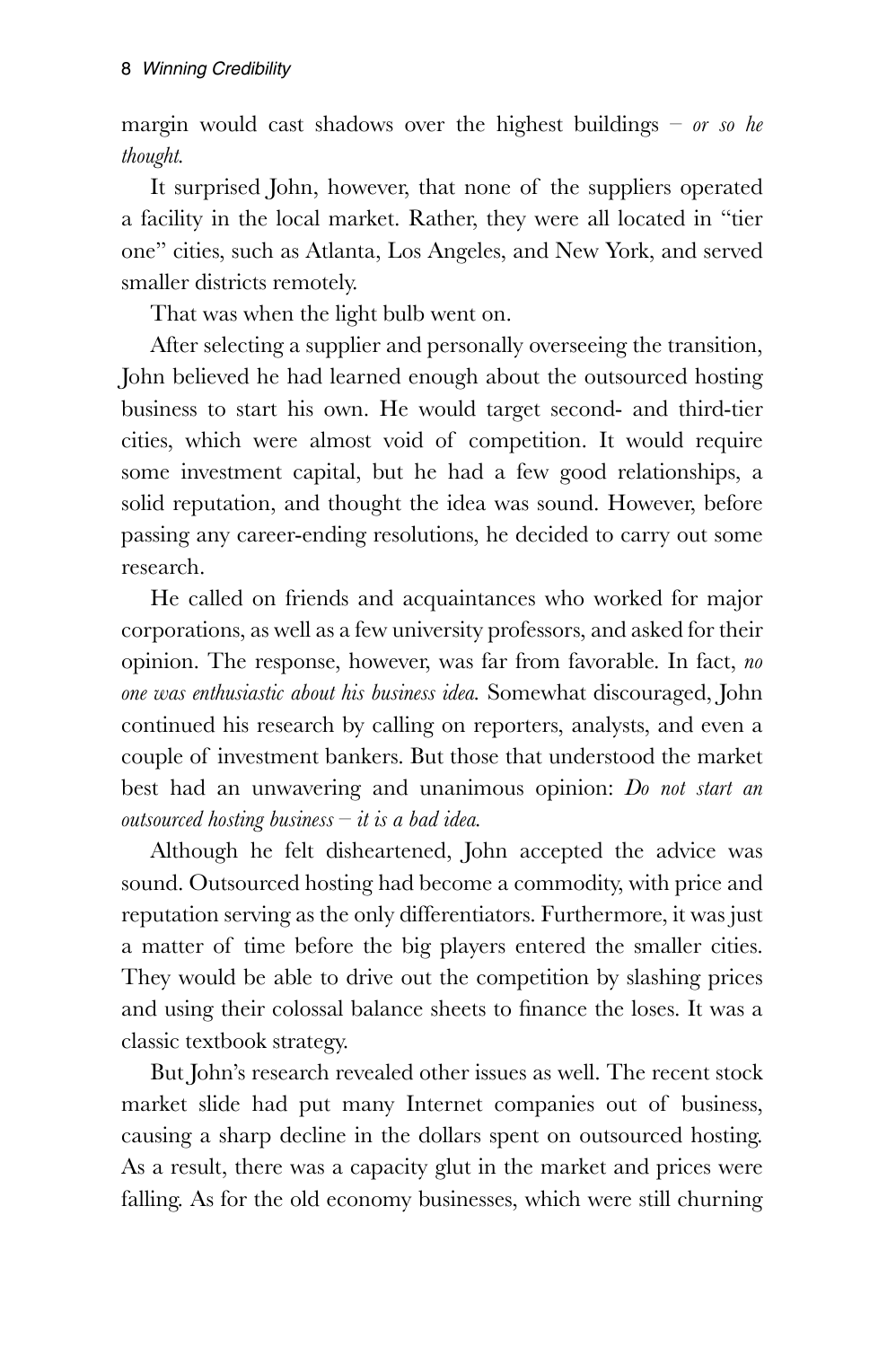out profits and in no danger of going bust, the idea of outsourcing their most valuable servers to a small company was not attractive. Concerns about security, uptime, privacy, redundancy, and other issues ran rampant, making such accounts difficult to win.

But not all was lost.

From the wreckage of John's first idea, a second one emerged, much stronger and fitter than its predecessor. From his extensive research, John concluded that outsourcing data was not a pressing need for businesses, but *analyzing* it was. Large companies wanted to know more about their customers: what they bought, why they bought it, and most of all, *what they would buy next.* A glorious vision unfolded on the silver screen of John's mind, which prompted him to call his contacts a second time. To his delight, the response was different this time. *Much different.* He had hit on something new, something thrilling.

John visited the library, interviewed a few computer science professors at the local university, and surfed the web until his eyelids begged for sleep. It did not take long for him to develop a new passion: *predictive data mining.* It was so much more exciting than storing servers in a warehouse. Predictive data mining was about the future – about holding a wet finger to the breeze and looking into tomorrow. As John's knowledge and excitement grew, he realized that his job had become a placeholder, something he would soon discard to pursue the great unknown.

A few weeks later, something wonderful happened: *John found a business partner.* Diane Brewer, a professor he had interviewed at the university, suggested they become partners and open a data mining business together. The offer sent John's pulse soaring. After all, Diane was a full professor with hundreds of publications under her belt, two doctoral degrees, and a wealth of experience. He could not accept the offer fast enough. *A partner* – wow! He was going places now … and fast.

As for Diane, the excitement lay in taking her research out of the classroom and into the business world. Wealth and freedom took a back seat to the dream of applying her life's work. And since Diane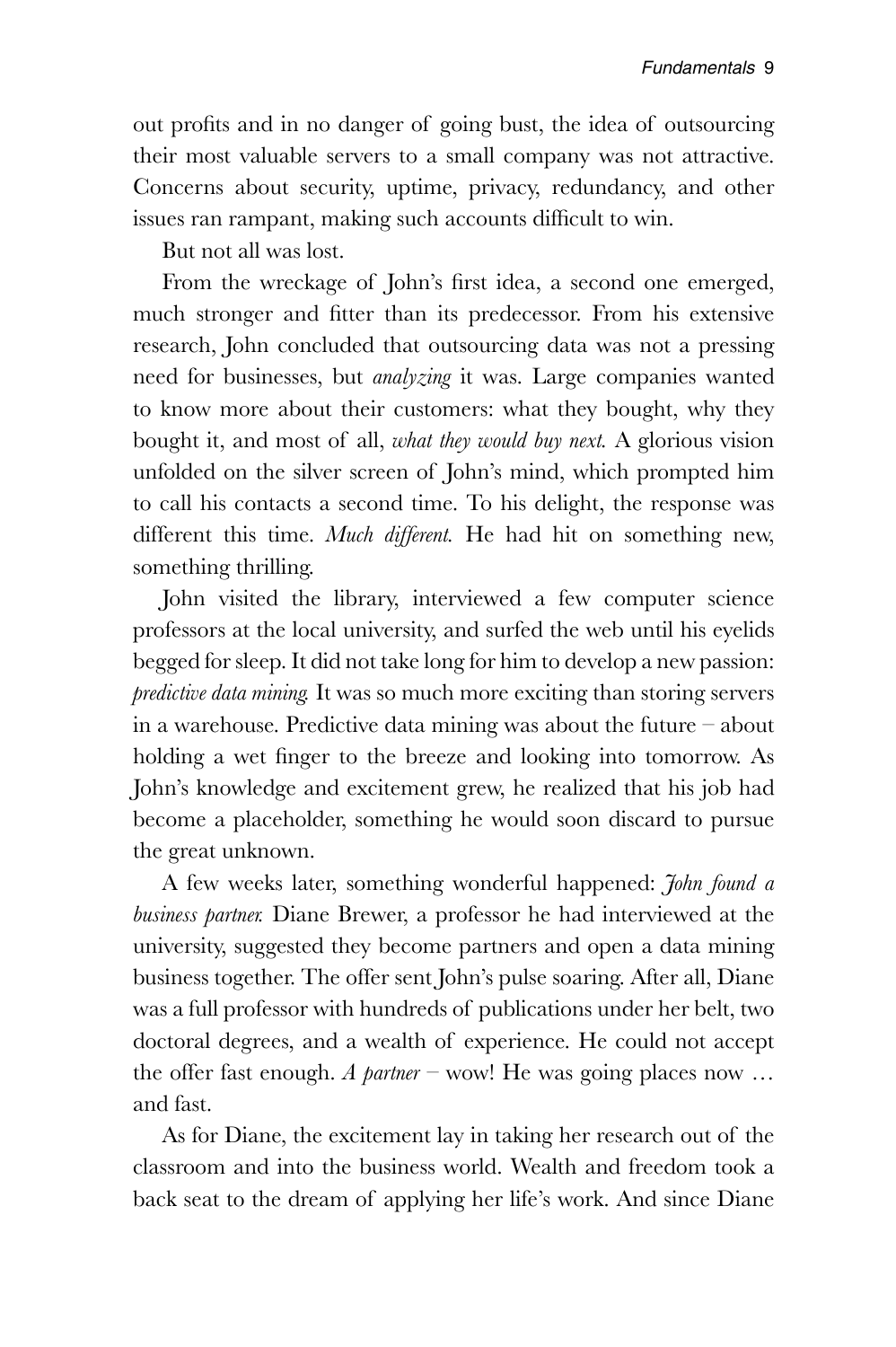knew very little about starting and running a company, not to mention the ins and outs of the corporate world, the idea of teaming up with John seemed like a win-win situation. She had considered the idea during their first meeting, when John came to see her with questions and dreams about the predictive data-mining market. And now, with her offer made and accepted, there was no turning back.

Together they continued researching the market, carefully documenting countless phone conversations, industry reports, and newspaper articles. There was definitely a need, and a large one at that. Armed with the innovative technologies Diane had developed over the years, they had a real shot of creating a successful business. A number of companies they interviewed even expressed an interest in buying their products and services once the company was up and running. That was encouraging. The first page of the business plan was still unwritten, and yet the prospects were already lining up.

But getting "up and running" was the tough part. Besides using their own money to start the business, they would also have to live off their savings until the company earned a profit. John knew the first year would be hard; but that is what he liked about the plan: the pressure to produce *profits.* For John, profits were synonymous with *freedom*. No more bosses, and no more making other people rich – those days would soon be over.

Inspired, John and Diane considered their next move. To set up the business, they would have to work on weekends and evenings, and when everything was ready, they would resign and give their new company 110 percent. Although Diane took a "leave of absence" rather than resigning outright, John did not doubt her commitment. His gut told him the business would succeed, and so he did not mind ending his own career with a knife stroke.

Unlike many other company founders that lived in the cloud tops of fantasy, John and Diane's expectations were real: they did not want or expect to become millionaires overnight; they only hoped the company would provide them with a comfortable living. After all, they were ready to work boundless hours to make their business a success. The motive was right, the market was ripe, and John and